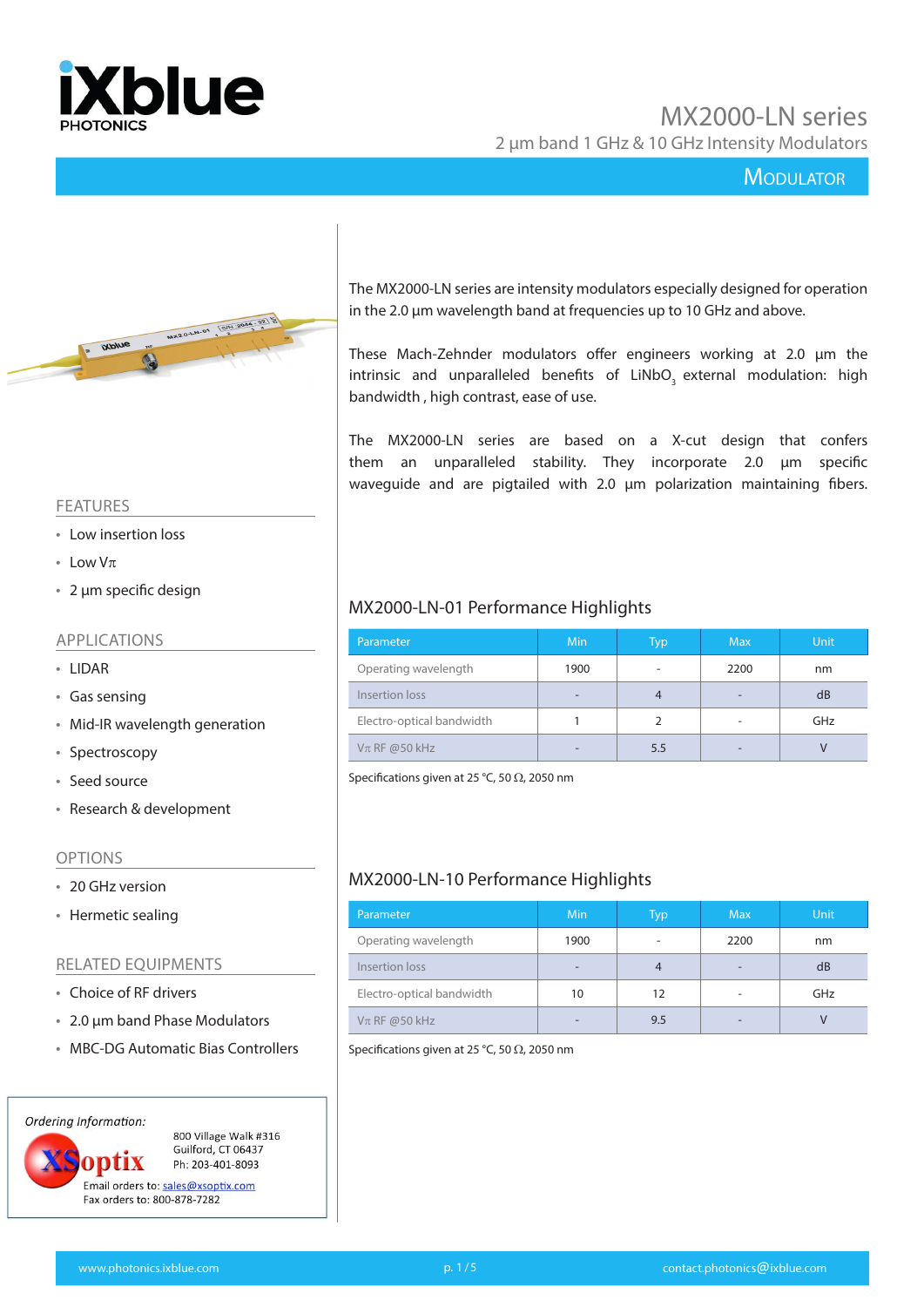

# **MODULATOR**

# MX2000-LN-01

1 GHz Intensity Modulator

#### Electrical Characteristics

| Parameter               | Symbol              | Condition                   | <b>Min</b> | <b>Typ</b>     | <b>Max</b> | Unit      |
|-------------------------|---------------------|-----------------------------|------------|----------------|------------|-----------|
| Electro-optic bandwidth | $S_{21}$            | RF electrodes, from 500 MHz |            | $\overline{2}$ | $\sim$     | GHz       |
| Ripple $S_{21}$         | $\Delta S_{21}$     | RF electrodes, $f < 2$ GHz  |            | 0.5            |            | dB        |
| Electrical return loss  | $S_{11}$            | RF electrodes, $f < 2$ GHz  |            | $-12$          | $-10$      | dB        |
| $V\pi$ RF @50 kHz       | $V\pi RF_{50\,kHz}$ | RF electrodes               |            | 5.5            | 6.5        | $\vee$    |
| $V\pi$ DC electrodes    | $V$ $\pi$ DC        | DC electrodes               | -          | 11.5           | 13         | $\vee$    |
| Impedance matching      | $L_{\text{in-RF}}$  | $\overline{\phantom{0}}$    |            | 50             | -          | $\Omega$  |
| DC input impedance      | $Z_{\text{in-DC}}$  | $\overline{\phantom{a}}$    |            |                | ۰          | $M\Omega$ |

#### Optical Characteristics

| Parameter            | Symbol                   | Condition                                            | Min    | <b>Typ</b> | <b>Max</b>                   | Unit |
|----------------------|--------------------------|------------------------------------------------------|--------|------------|------------------------------|------|
| Crystal              | $\overline{\phantom{a}}$ | $\overline{\phantom{a}}$                             |        |            | Lithium Niobate X-Cut Y-Prop |      |
| Operating wavelength | λ                        | $\overline{\phantom{a}}$                             | 1900   | 2050       | 2200                         | nm   |
| Insertion loss       | IL                       | Without connectors                                   |        | 4          | 5.5                          | dB   |
| DC extinction ratio  | ER                       | Measured with narrow source<br>linewidth $<$ 200 MHz | 20     | 22         | $\overline{\phantom{a}}$     | dB   |
| Optical return loss  | ORL                      | $\overline{\phantom{a}}$                             | -40    | $-45$      | $\overline{\phantom{a}}$     | dB   |
| Chirp                | $\alpha$                 | $\overline{\phantom{a}}$                             | $-0.1$ | $\Omega$   | 0.1                          |      |

All specifications given at 25°C, 2050 nm, unless differently specified

#### Absolute Maximum Ratings

Stresses in excess of the absolute maximum ratings can cause permanent damage to the device. These are absolute stress ratings only. Functional operation of the device is not implied at these or any other conditions in excess of those given in the operational sections of the data sheet. Exposure to absolute maximum ratings for extended periods can adversely affect device reliability.

| Parameter             | Symbol                      | <b>Min</b>               | <b>Max</b> | Unit         |
|-----------------------|-----------------------------|--------------------------|------------|--------------|
| RF input power        | $\mathsf{EP}_{\mathsf{in}}$ | $\overline{\phantom{a}}$ | 28         | dBm          |
| Bias voltage          | $V_{bias}$                  | $-20$                    | $+20$      | $\vee$       |
| Optical input power   | $OP_{in}$                   | $\overline{\phantom{a}}$ | 20         | dBm          |
| Operating temperature | OT                          | $\mathbf{0}$             | $+70$      | $^{\circ}$ C |
| Storage temperature   | <b>ST</b>                   | $-40$                    | $+85$      | °C           |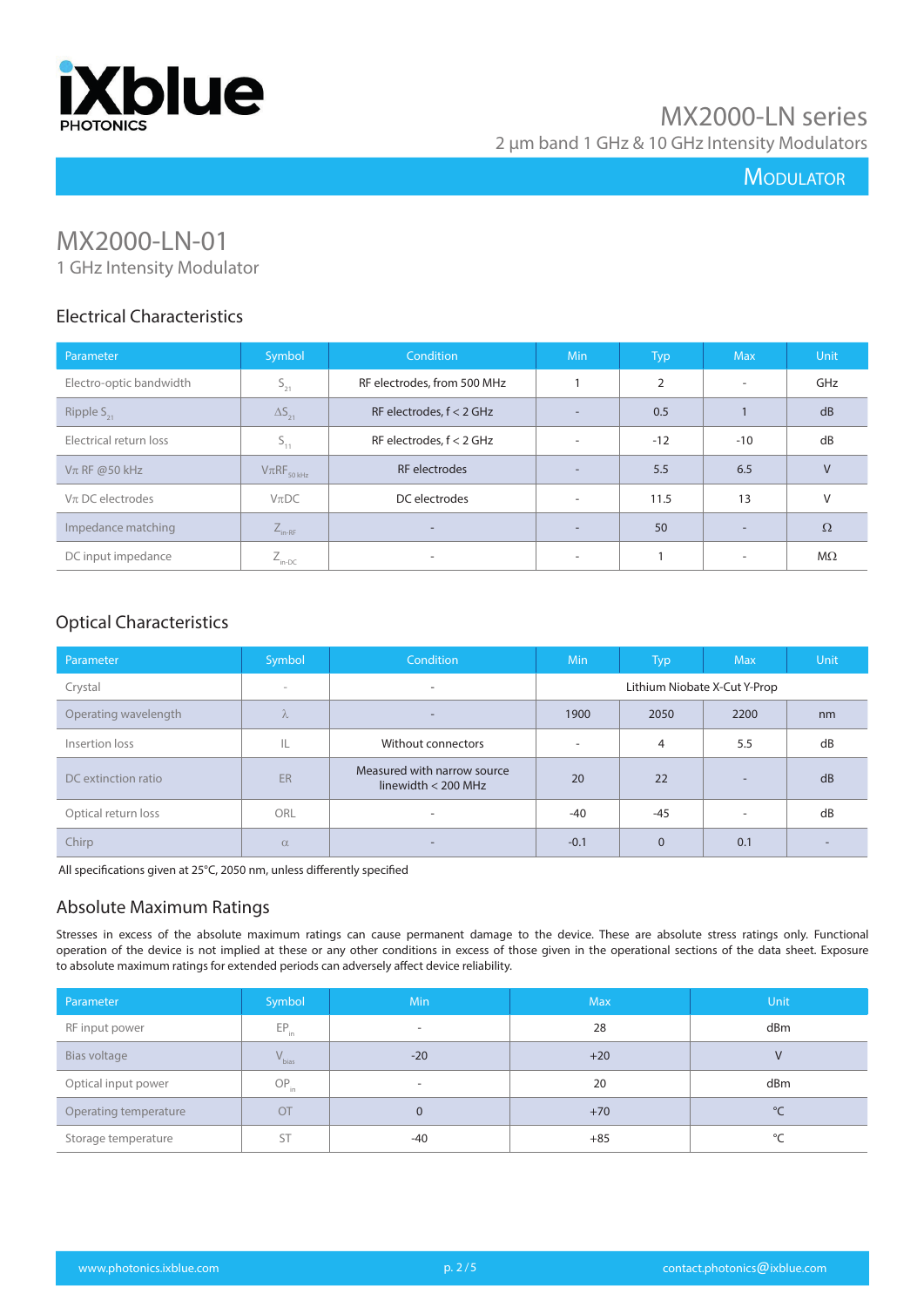

# **MODULATOR**

# MX2000-LN-10

10 GHz Intensity Modulator

# Electrical Characteristics

| Parameter               | Symbol              | Condition                   | <b>Min</b> | Typ   | <b>Max</b>               | Unit      |
|-------------------------|---------------------|-----------------------------|------------|-------|--------------------------|-----------|
| Electro-optic bandwidth | $S_{21}$            | RF electrodes, from 2 GHz   | 10         | 12    | $\overline{\phantom{a}}$ | GHz       |
| Ripple $S_{21}$         | $\Delta S_{21}$     | RF electrodes, $f < 2$ GHz  |            | 0.5   |                          | dB        |
| Electrical return loss  | $S_{11}$            | RF electrodes, $f < 10$ GHz |            | $-12$ | $-10$                    | dB        |
| $V\pi$ RF @50 kHz       | $V\pi RF_{50\;kHz}$ | <b>RF</b> electrodes        |            | 9.5   | 11                       | $\vee$    |
| $V\pi$ DC electrodes    | $V_{\pi}DC$         | DC electrodes               |            | 11    | 13                       | $\vee$    |
| Impedance matching      | $L_{\text{in-RF}}$  | $\overline{\phantom{a}}$    |            | 50    | -                        | $\Omega$  |
| DC input impedance      | $Z_{\text{in-DC}}$  | ٠                           |            |       | ۰.                       | $M\Omega$ |

### Optical Characteristics

| Parameter            | Symbol    | <b>Condition</b>                                     | <b>Min</b>                   | <b>Typ</b> | <b>Max</b> | <b>Unit</b> |
|----------------------|-----------|------------------------------------------------------|------------------------------|------------|------------|-------------|
| Crystal              | $\,$      | $\overline{\phantom{a}}$                             | Lithium Niobate X-Cut Y-Prop |            |            |             |
| Operating wavelength | $\Lambda$ | $\overline{\phantom{a}}$                             | 1900                         | 2050       | 2200       | nm          |
| Insertion loss       | IL        | Without connectors                                   |                              | 4          | 5.5        | dB          |
| DC extinction ratio  | ER        | Measured with narrow source<br>linewidth $<$ 200 MHz | 20                           | 22         | -          | dB          |
| Optical return loss  | ORL       | $\sim$                                               | -40                          | $-45$      | ۰          | dB          |
| Chirp                | a         |                                                      | $-0.1$                       | $\Omega$   | 0.1        |             |

All specifications given at 25°C, 2050 nm, unless differently specified

#### Absolute Maximum Ratings

Stresses in excess of the absolute maximum ratings can cause permanent damage to the device. These are absolute stress ratings only. Functional operation of the device is not implied at these or any other conditions in excess of those given in the operational sections of the data sheet. Exposure

| Parameter             | Symbol                      | <b>Min</b>               | <b>Max</b> | <b>Unit</b>  |
|-----------------------|-----------------------------|--------------------------|------------|--------------|
| RF input power        | $\mathsf{EP}_{\mathsf{in}}$ | $\overline{\phantom{a}}$ | 28         | dBm          |
| Bias voltage          | $V_{bias}$                  | $-20$                    | $+20$      | $\vee$       |
| Optical input power   | $OP_{\text{in}}$            | $\overline{\phantom{a}}$ | 20         | dBm          |
| Operating temperature | OT                          | $\Omega$                 | $+70$      | $^{\circ}$ C |
| Storage temperature   | ST                          | -40                      | $+85$      | °C           |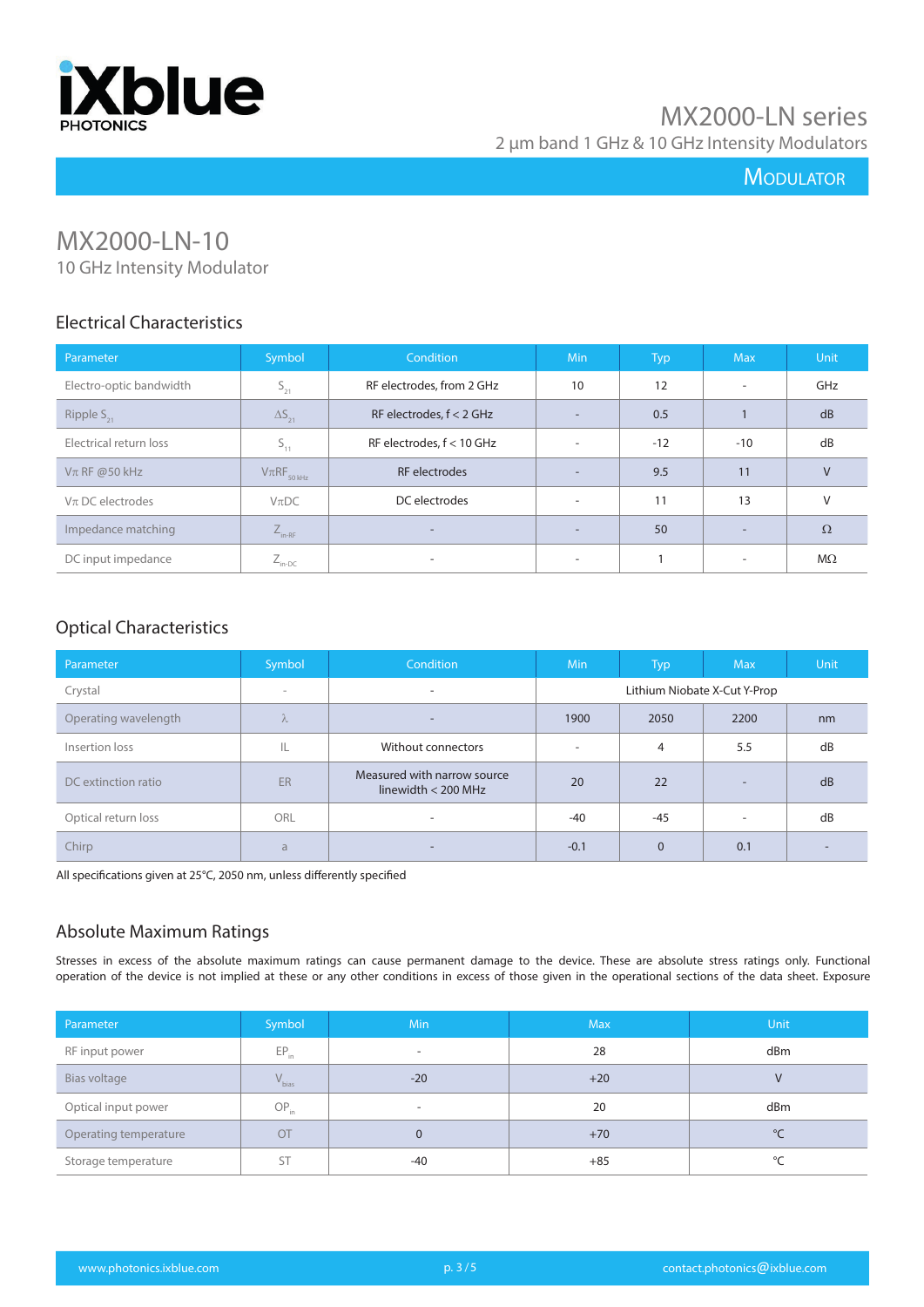

# **MODULATOR**



# MX2000-LN-01 Typical  $S_{21}$  Curve

MX2000-LN-10 Typical  $S_{21}$  Curve

MX2000-LN-10 Typical  $S_{11}$  Curve



-20

-15

-10

 $S_{21}(dB)$ 

-5

0

5